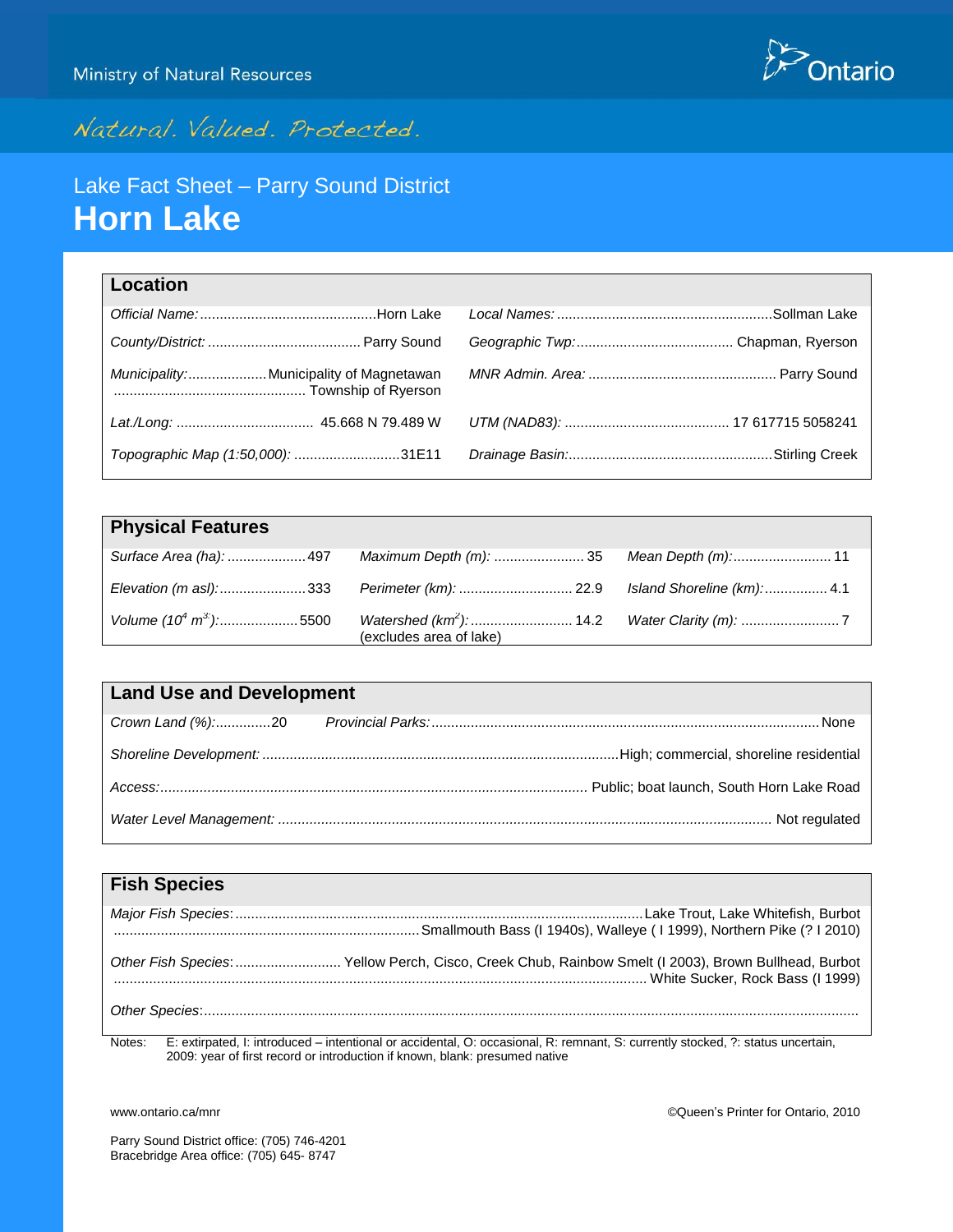## Lake Fact Sheet – Parry Sound District Horn Lake

### **Fisheries Management**

| Historic Stocking (last year stocked):Brook Trout (1945-1975), Lake Trout (1949-2000), Rainbow Trout (1966-1969) |
|------------------------------------------------------------------------------------------------------------------|
|                                                                                                                  |

### **Summary of Fisheries Studies / Reports**

McIntyre, E. 2006. Sollman Lake – Chapman Twp. 2005 **Spring Littoral Index Netting (SLIN)** Survey Report. 14 p.

### **Executive Summary:**

In 2005, a *Spring Littoral Index Netting* (SLIN) survey was conducted on Sollman Lake to ascertain the status of the lake trout population, especially in light of stringent sport fishing regulations implement in 2000. A SLIN survey had previously been conducted on Sollman Lake in 1998, affording us a fortuitous opportunity to assess the lake trout population 'before and after' regulation implementation.

The over-all *Catch-Per-Unit-Effort-by-weight* (CPUE-wt) for all species combined was 1.30 kg per set. This was equivalent to that observed in the 1998 survey, but below average relative to our reference Parry Sound SLIN dataset.

Lake trout abundance, as measured by *Catch-Per-Unit-Effort-by-number* (CPUE-no) was 0.4 ± 0.3 (p<0.05) lake trout per net set. This was slightly improved from that observed in the 1998 survey (0.3), but the two were not significantly different (p<0.05). This value was below the average (0.8) for our reference Parry Sound SLIN dataset. Because it ranked in the lower 25% of values in the reference Provincial SLIN dataset it is accorded a "low abundance" rating. Coregonid (lake whitefish and cisco) abundance was significantly lower in 2005 relative to the 1998 survey.

We detected a shift to smaller size classes as well as decreasing mean size of lake trout sampled in this survey relative to the 1998 survey. We believe these are possibly indicators of improved reproduction and recruitment in recent years. This is a tentative conclusion due to the small number of lake trout sampled in each survey.

We detected no significant increase in lake trout abundance correlated with new fishing regulations implemented in 2000. This is probably due to insufficient time lag for the population to increase in response to these regulations. Nonetheless, we are guardedly encouraged by evidence of successful recruitment and some improvement in lake trout CPUE-no relative to the previous survey.

### McIntyre, E. 2001 **Lake Trout Egg Collection Project** Fall, 2001

- The single lake trout captured had a total length of 59 cm.
- The single walleye also reported captured had a total length of 59 cm.
- Netting results were poor in 2001 and 2000, relative to the inaugural year of the project. In 1999, 21 lake trout were captured but only two in 2000 and one in 2001

### McIntyre, E. 2001 **Lake Trout Egg Collection Report**, Fall 2000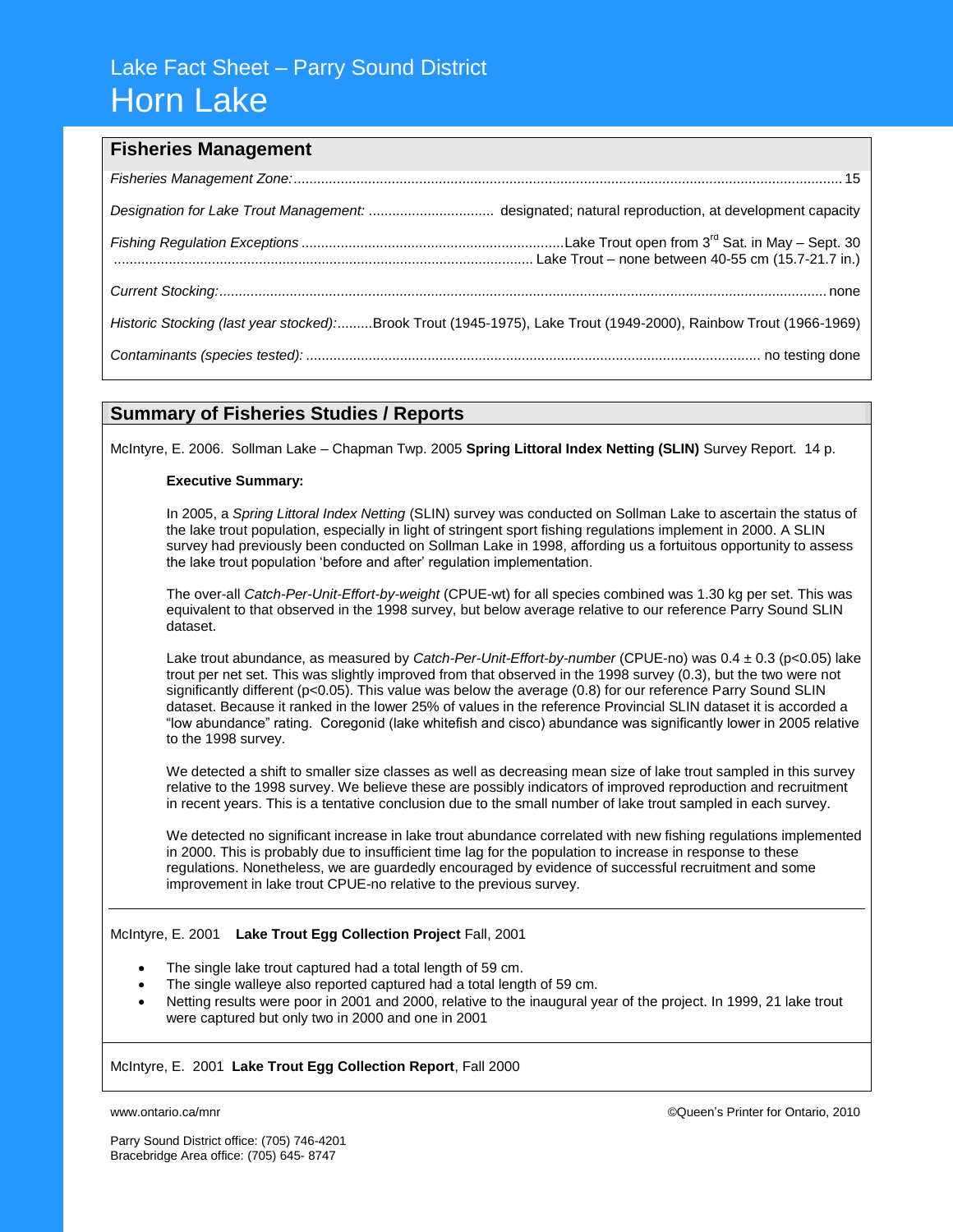# Lake Fact Sheet – Parry Sound District Horn Lake

- Only 2 lake trout were captured at the Birch Crest site and no lake trout were captured at the Twin Island site. Both fish were male and were released. No lake trout eggs were collected.
- The catch of lake trout at the Birch Crest site was much reduced from the previous year when 21 lake trout were captured. Likewise, 155 lake whitefish and 61 common white suckers were captured in 1999, but only 11 and 71 respectively in 2000. Fishing effort was slightly greater in 1999 with a total of 8 nights of netting effort versus 6 netting nights in 2000.
- We are unable to speculate on the cause of the poor catch results in 2000 especially lake trout. However, these results do lend additional credibility to speculation expressed in the previous year's report that lake trout are not spawning at the Birch Crest site.
- The catch of brown bullhead was up considerably: 23 in 2000 versus only 1 in 1999.
- Seven walleye were caught in 1999, none in 2000.
- Concurrent with the netting project being conducted by Mr. Stewart, Ministry of Natural Resources staff conducted spawning site evaluation at all locations reported lake trout spawning sites (Blythe, 1989). Sites were visually inspected for lake trout eggs deposited on these sites using a remote viewing underwater camera. Not a single lake trout egg was observed at any of the sites.
- Spawning locations for lake trout in Sollman Lake remains unknown at this time.

#### McIntyre, E. 2000 **Lake Trout Egg Incubation Study**, Fall 1999 to Spring 2000

- The lake trout catch from a total of nine net nights of fishing effort was a meager 21 fish or 2.3 lake trout per net night. Other species caught included: 155 common white suckers, 61 lake whitefish, 7 walleye, 2 rock bass and 1 brown bullhead.
- The low catch rate of lake trout (2.3 per net night) suggests either a very small spawning population or that our trapnet was not in the vicinity of where lake trout actually spawn.
- Thirteen (13) male lake trout were biosampled having a mean total length of 65.3 cm and mean weight of 2815 grams. Only two (2) female lake trout were sampled both of very similar size with mean total length of 66.9 cm and each weighing 2600 grams.
- The capture of 7 walleye is the first evidence that walleye are present in this lake.
- It is unknown if these are native fish from a natural range expansion (possibly via Sterling and Sollman Creek), or are these remnants of an unauthorized introduction by a member of the public within the past decade or so.
- Despite a fair number of lake whitefish captured (6.8 per net night), as of October 29<sup>th</sup> we saw no evidence in the form of egg deposition, that lake whitefish were using this area for spawning. From 38 lake whitefish sampled, mean size was 45.2 cm. total length.
- Approximately 2600 artificially fertilized lake trout eggs were loaded into three separate *Scotty-Jordan* incubators on October 24, 1999. All eggs were obtained from a single gravid female and fertilized with milt from several males. Dave Stewart reports hatching success rates of 79%, 69% and 64% for each of the incubators.
- We conclude that water quality conditions on Sollman Lake are satisfactory for successful lake trout egg incubation and that *Scotty-Jordan* egg incubators can effectively be used to incubate lake trout eggs and enhance hatching rates by eliminating mortality associated with egg predators.
- Intensive underwater (SCUBA) observation of lake trout spawning shoals was conducted along the shoreline of Birch Crest Resort on October 29, 1999. Spawning shoals that had been enhanced with rock deposition in 1998 were found to be heavily silted with absolutely no indication of any cleaning related to lake trout pre-spawning, milling-about activities.
- We conclude that lake trout did not spawn in any of the area searched.

### McIntyre, E. 1998 **Spring littoral index netting** report for Sollman (Horn) Lake, 1998 Chapman Twp.

- 9 lake trout caught for a CUE of 0.3 (very poor; low lake trout abundance)
- Large bodied lake trout mean total length 55.4 cm. mean wt. 1.8 kg.  $(N = 9)$
- Poor levels of recruitment and reproduction but all lake trout sampled were naturals
- Harvest controls are needed to allow the spawning population to rebuild and establish the lake trout as the dominant predator

#### McIntyre, E. 1997 Results of a **non-intensive roving creel survey** conducted on Sollman Lake during the summer of 1996.